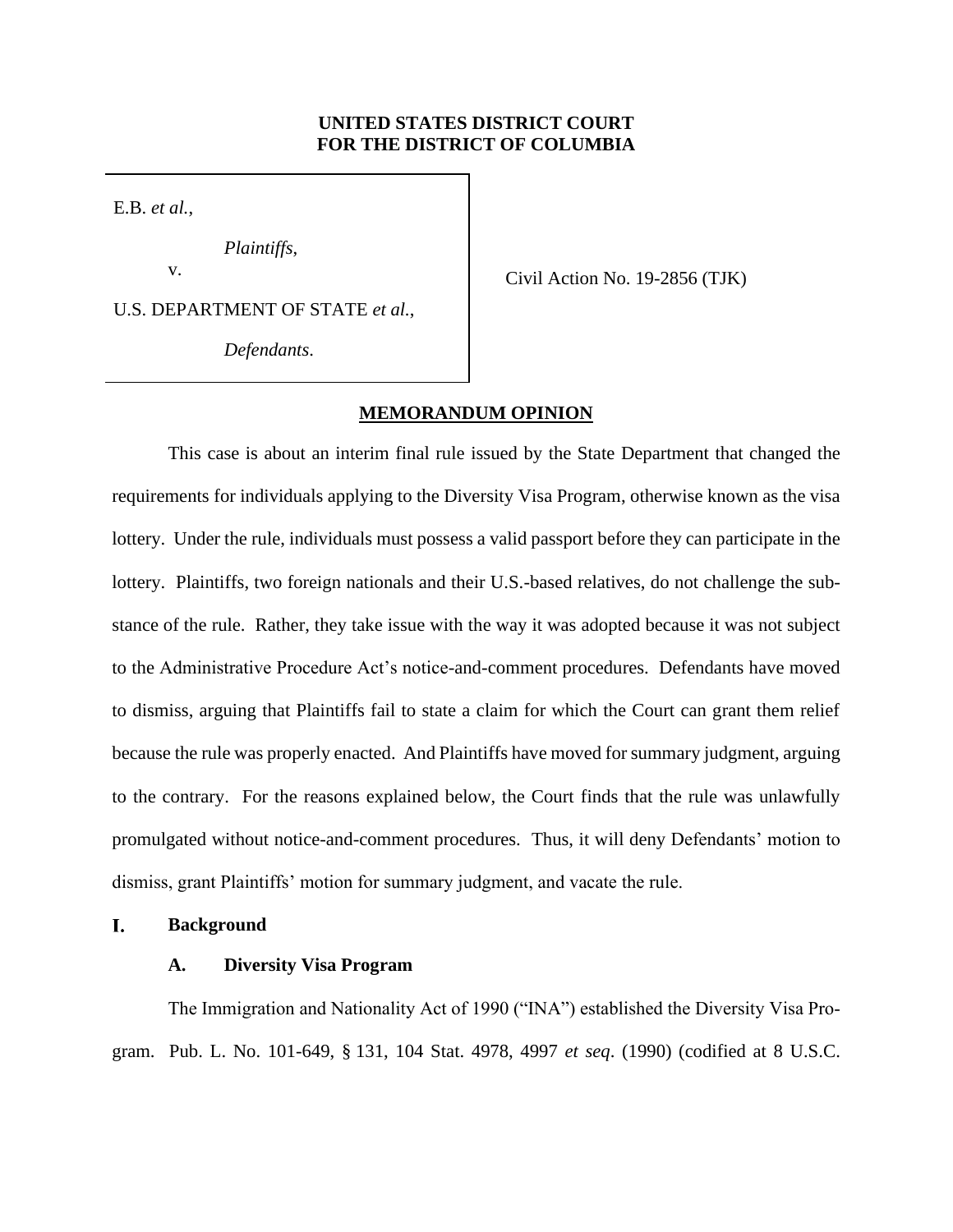§ 1153(c)). The law allows the State Department to issue 55,000 diversity visas annually to individuals from countries and regions that have historically sent fewer immigrants to this country.<sup>1</sup> *See id.*; 8 U.S.C. § 1151(e). The purpose is "to diversify the immigrant population in the United macy and outreach to countries around the world." *Id.*  States." Visas: Diversity Immigrants, 84 Fed. Reg. 25,989, 25,990 (June 5, 2019) (codified at 22 C.F.R. § 42.33). According to the State Department, the program "serves as a clear tool of diplo-

 Potential immigrants are selected for the program "strictly in a random order established by the Secretary of State." 8 U.S.C. § 1153(e)(2). The process begins with the diversity visa drawing" a certain number of registrants who "may then apply for a diversity visa or, if present in lottery. Interested foreign nationals must apply during a set registration window at least 30 days long, usually beginning sometime in early October and ending in early November. 22 C.F.R. § 42.33(b)(3). After the registration period ends, the State Department then sorts the entries into different world regions, 8 U.S.C. § 1153(c)(1)(F), and selects "through a randomized computer the United States, apply for adjustment of status," 84 Fed. Reg. at 25,989.

### **B. The Passport Rule**

 The Secretary of State may issue regulations governing the information that lottery registrants must provide to the State Department. 8 U.S.C.  $\S 1154(a)(1)(I)(iii)$ . On June 5, 2019, the 22 C.F.R. § 42.33(b)(viii). Before enactment of the rule, a lottery participant had to obtain a pass- port only if she was selected—*i.e.*, if she won the lottery—and then sought to apply for a diversity State Department promulgated the Passport Rule, which requires that individuals who seek to participate in the lottery possess a valid passport when they register. 84 Fed. Reg. at 25,989; *see also* 

 $<sup>1</sup>$  Five thousand of these visas are allocated under the Nicaraguan Adjustment and Central Ameri-</sup> can Relief Act, Pub. L. No 105-100, § 203(d), 111 Stat. 2160, 2199 (1997).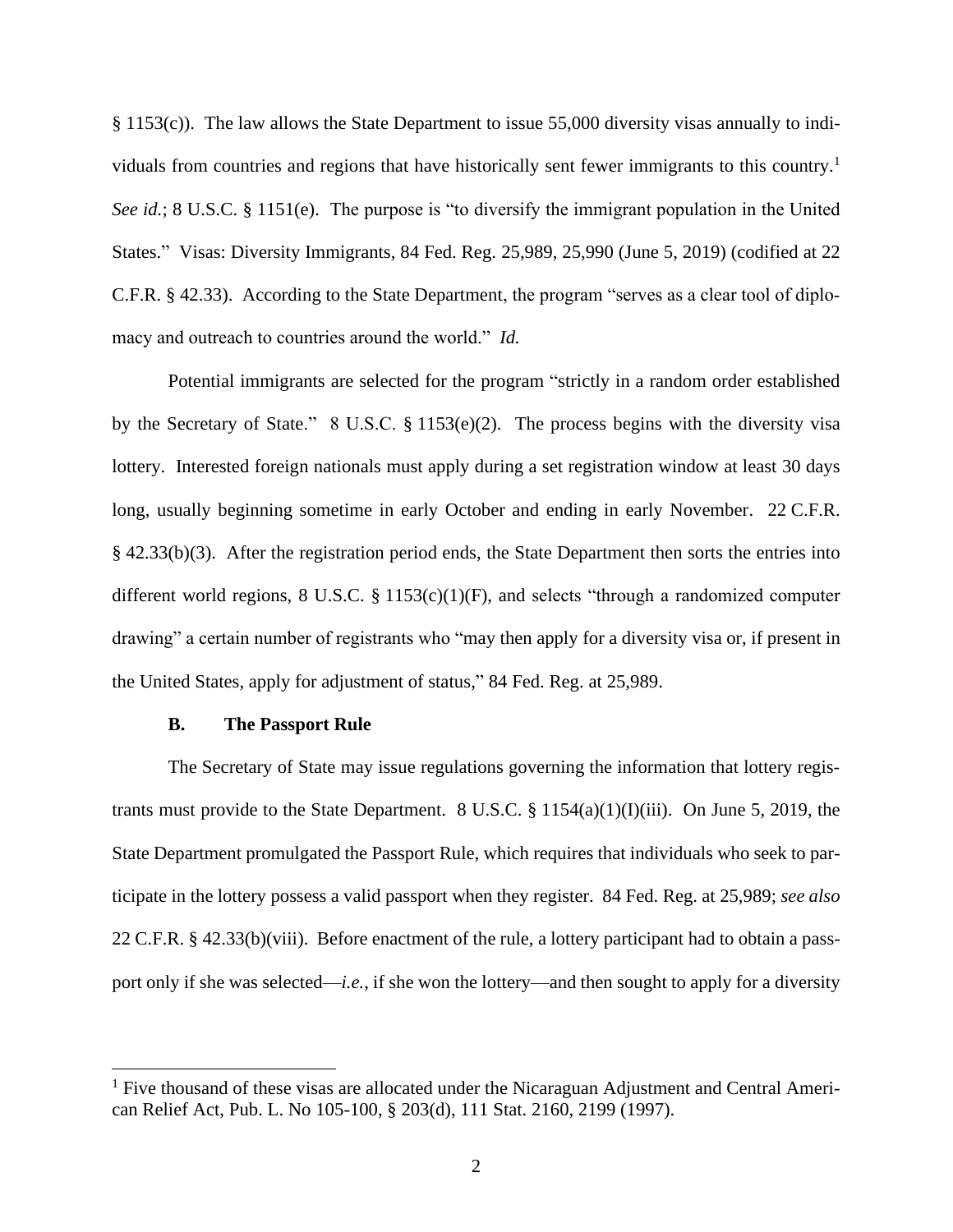visa. *See* 84 Fed. Reg. at 25,989; 22 C.F.R. § 42.64(b). Now, the Passport Rule requires a partic- ipant to obtain a passport at an earlier point in the process, before the participant knows whether she can apply for a diversity visa. 84 Fed. Reg. at 25,989; *see also* 22 C.F.R. § 42.33(b)(viii). According to the State Department, the rule will help prevent fraud. *See* 84 Fed. Reg. at 25,990.

 The State Department promulgated the Passport Rule as an interim final rule, and so it became effective upon publication. *See* 84 Fed. Reg. at 25,989. Although the State Department informed the public that it would accept comments on the rule for 30 days, it invoked the foreign affairs function exception of the Administrative Procedure Act ("APA"), 5 U.S.C. § 553(a)(1), and dispensed with the standard notice-and-comment procedures, *see* 84 Fed. Reg. at 25,990*.* 

# **C. The Instant Case**

 Plaintiffs are four individuals. Plaintiffs E.B. and K.K. live in Africa. *See* ECF Nos. 39  $\P$  1 & 38-2  $\P$  1. They both applied to the Diversity Visa Program multiple times before Defendants promulgated the Passport Rule. *See* ECF No. 39 ¶ 8; ECF No. 38-2 ¶ 6. But neither can commit to the costs of obtaining a passport only to enter a lottery. *See* ECF No. 39 ¶ 17; ECF No. 38-2 ¶ 15. Their siblings, Plaintiffs W.B. and A.K., live in the United States and hope that the Diversity Visa Program will enable them to emigrate here. *See* ECF Nos. 38-4 & 38-3.

 rulemaking was unlawful under the APA.<sup>2</sup>*See* ECF No. 1. Plaintiffs also moved for a preliminary injunction, ECF No. 3, which this Court denied, *E.B. v. U.S. Dep't of State*, 422 F. Supp. 3d 81 Plaintiffs sued the State Department and Michael Pompeo in his official capacity as Secretary of State, alleging that the promulgation of the Passport Rule without notice-and-comment (D.D.C. 2019); *see also* ECF Nos. 20 & 21. Plaintiffs then filed an amended complaint, raising

 voluntarily dismissed him when they amended because he "did not face insurmountable financial  $2$  The original complaint also included another individual as a plaintiff, ECF No. 1, but Plaintiffs obstacles to obtaining a passport," ECF No 38-1 at 17.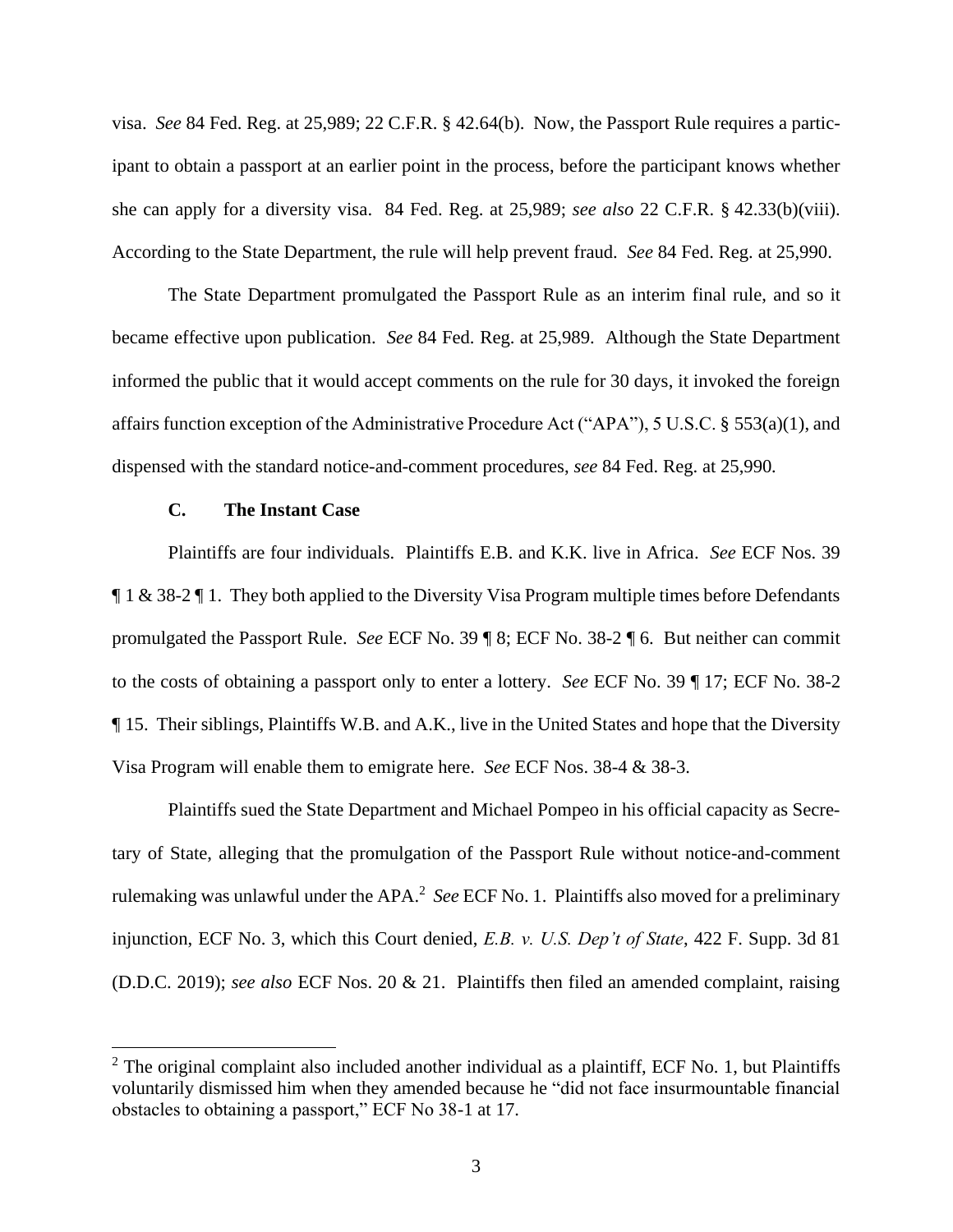the Diversity Lottery Program. *See* ECF No. 27. Defendants moved to dismiss under Federal Rule exception to the APA's notice-and-comment requirements applied. ECF No. 28. Plaintiffs moved the same arguments and explaining that the Passport Rule continues to prevent E.B. and K.K. from participating in future diversity lotteries because neither can afford a passport just for applying to of Civil Procedure 12(b)(6), arguing that the State Department provided Plaintiffs with legally sufficient notice and an opportunity to respond and in any event that the "foreign affairs function" for summary judgment. ECF No. 38.

#### II. **Legal Standards**

"A Rule  $12(b)(6)$  motion to dismiss tests the legal sufficiency of a plaintiff's complaint[.]" the Court must construe the complaint 'in favor of the plaintiff, who must be granted the benefit by the facts set out in the complaint, nor must the court accept legal conclusions cast as factual allegations." *Id.* "To survive a motion to dismiss, a complaint must have 'facial plausibility,' meaning it must 'plead[] factual content that allows the court to draw the reasonable inference that *Herron v. Fannie Mae*, 861 F.3d 160, 173 (D.C. Cir. 2017). "In evaluating a Rule 12(b)(6) motion, of all inferences that can be derived from the facts alleged.'" *Hettinga v. United States*, 677 F.3d 471, 476 (D.C. Cir. 2012) (quoting *Schuler v. United States*, 617 F.2d 605, 608 (D.C. Cir. 1979)). "But the Court need not accept inferences drawn by plaintiff if those inferences are not supported the defendant is liable for the misconduct alleged.'" *Id.* (alteration in original) (quoting *Ashcroft v. Iqbal*, 556 U.S. 662, 678 (2009)).

 tation omitted), *aff'd*, 663 F.3d 476 (D.C. Cir. 2011). In "a case involving review of a final agency Summary judgment is usually appropriate "if the pleadings, the discovery and disclosure materials on file, and any affidavits [or declarations] show that there is no genuine issue as to any material fact and that the movant is entitled to a judgment as matter of law." *Air Transp. Ass'n of Am. v. Nat'l Mediation Bd.*, 719 F. Supp. 2d 26, 31–32 (D.D.C. 2010) (alteration in original) (ci-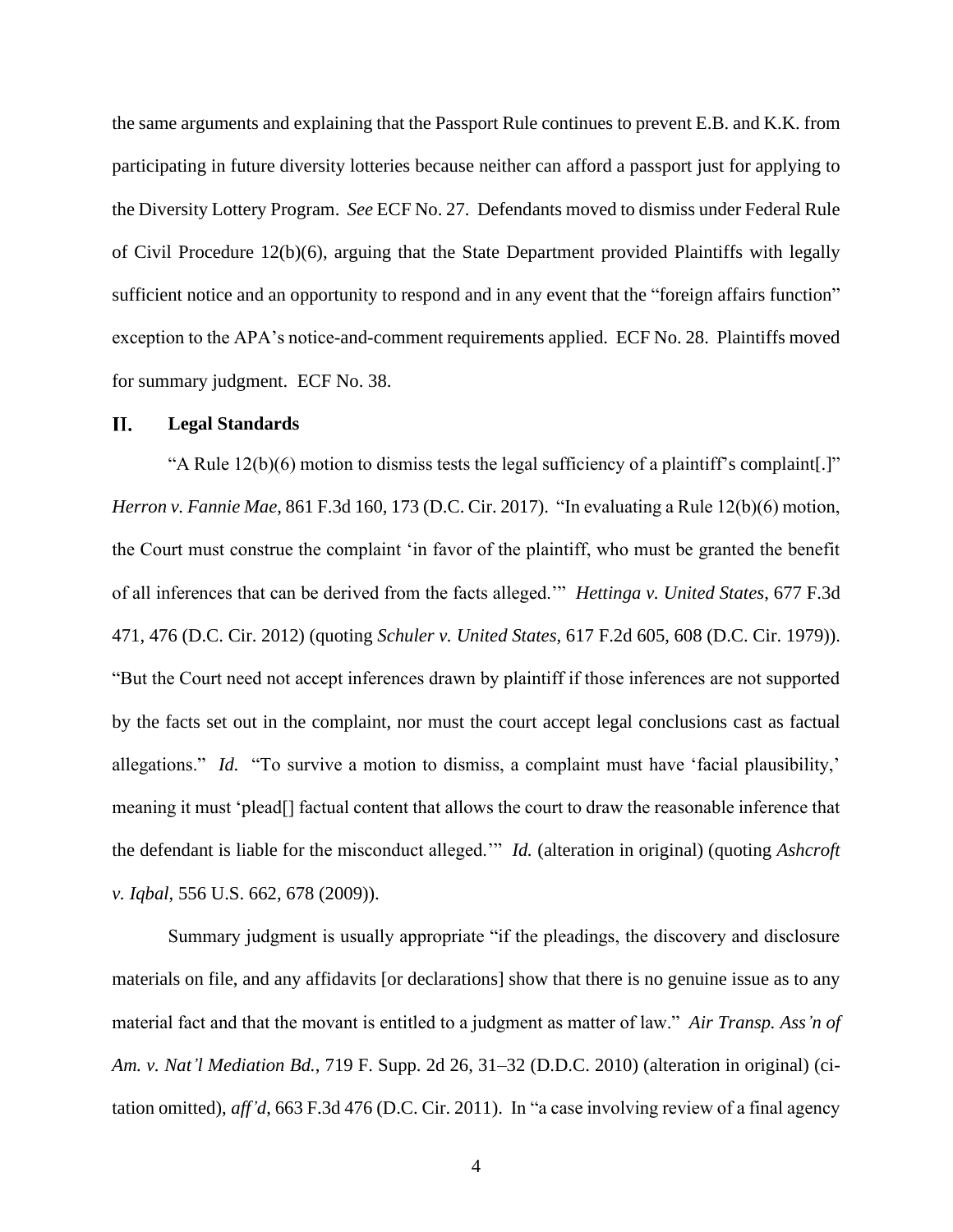ord, so the standard set forth in Rule 56[] does not apply."3 *Id.* at 32. "The entire case on review is a question of law, and only a question of law." *Marshall Cnty. Health Care Auth. v. Shalala*, 988 F.2d 1221, 1226 (D.C. Cir. 1993). As a result, "when a district court is reviewing agency action . . . the legal questions raised by a 12(b)(6) motion and a motion for summary judgment are action under the [APA], however, the Court's role is limited to reviewing the administrative recthe same. " *Id.* at 1222–23.

#### III. **Analysis**

 and-comment requirements when promulgating the Passport Rule. They did. Because Defendants did not follow those procedures, the Passport Rule was enacted unlawfully, and must be vacated.<sup>4</sup> This case turns on one question: whether Defendants had to comply with the APA's notice-

# **A. The Passport Rule Was Enacted Unlawfully**

 The APA generally requires substantive rules to be promulgated through notice-and-com- ment rulemaking. At least "30 days before" the rule's effective date, a "notice of proposed rule making" must be "published in the Federal Register." 5 U.S.C. § 553(d) & (b). The notice shall

 3 Defendants have not produced the administrative record in this case. *See* ECF No. 42 at 16. But the record is unnecessary since the Court finds that notice-and-comment rulemaking was required. *See Alphapointe v. Dep't of Veterans Affs.*, 475 F. Supp. 3d 1, 12 (D.D.C. 2020) ("Resolving Plaintiffs' challenge . . . requires no obvious need for the administrative record" because "Plain- place."). In any event, the Court appears to possess it. Defendants attached to their opposition to five documents. *See* ECF No. 42-1. Four of those documents—the interim final rule here, two other final rules, and a Second Circuit opinion—are public records. *Id.* And Plaintiffs obtained through a Freedom of Information Act request and filed it on the docket. *See* ECF No. 44-1 tiffs do not challenge the manner of rulemaking" but "whether rulemaking was required in the first Plaintiffs' motion for summary judgment the appendix to the administrative record, which lists the only nonpublic record, an "Action Memo for the Assistant Secretary of Consular Affairs,"

<sup>&</sup>lt;sup>4</sup> For the reasons detailed in this Court's prior opinion denying Plaintiffs' motion for a preliminary 87. At least one Plaintiff has standing and falls within the zone of interests of the INA. *Id.* De- fendants do not argue otherwise in either their motion to dismiss or their opposition to Plaintiffs' injunction, the Court finds that Plaintiffs' claims are justiciable. *See E.B.*, 422 F. Supp. 3d at 86– motion for summary judgment.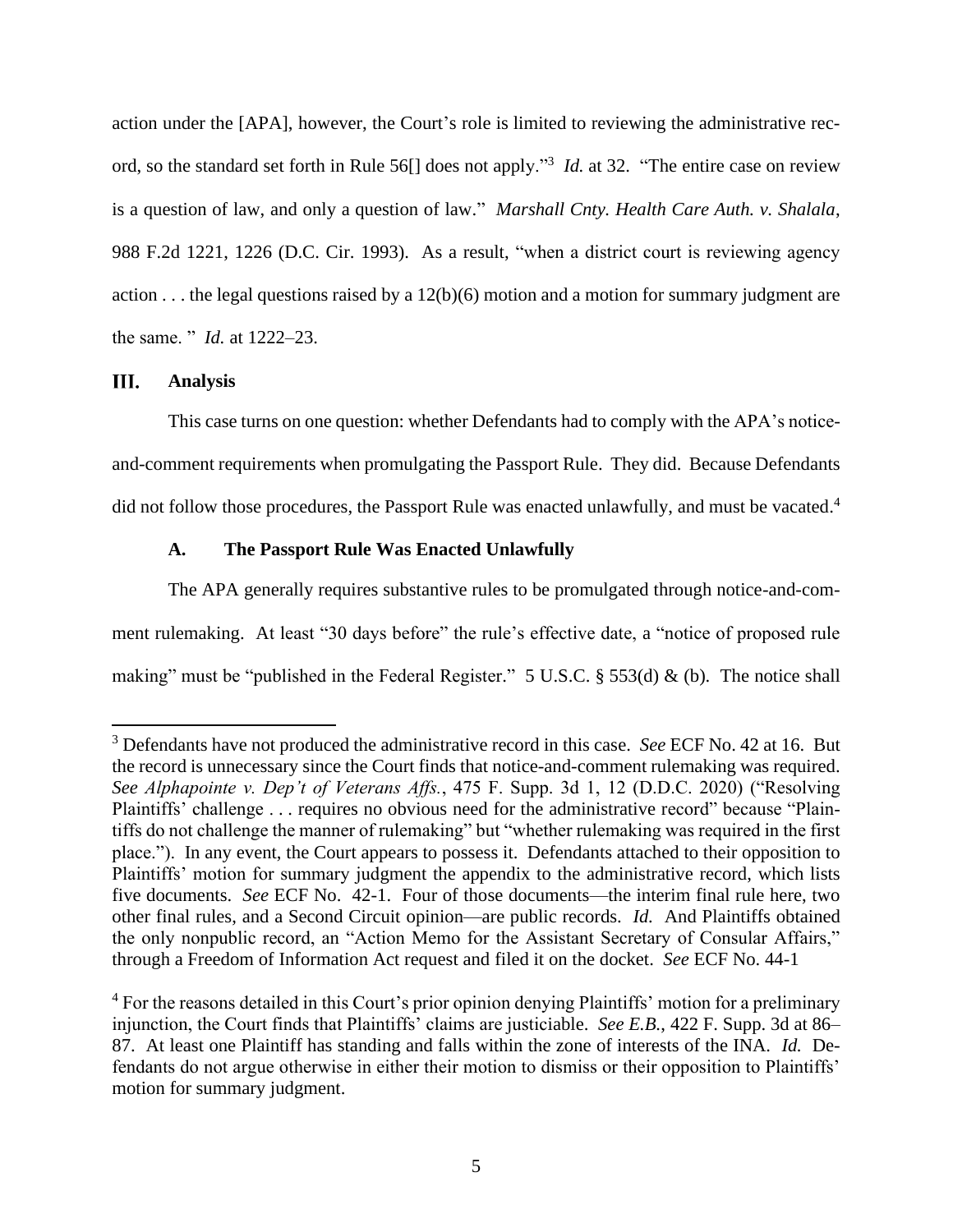legal authority under which the rule is proposed"; and detail "either the terms of substance of the proposed rule or a description of the subjects and issues involved." *Id.* § 553(b). The agency then inform the public of "the time, place, and nature of public rule making proceedings"; refer "to the must "give interested persons an opportunity" to comment on the proposed rule by submitting "written data, views, or arguments." *Id.* § 553(c).

 25,989. Instead, they claim that one of the APA's exceptions to the above requirements—the "foreign affairs function" exception—applies. They also argue that their provision of *post*-prom-Defendants took none of these steps before issuing the Passport Rule. *See* 84 Fed. Reg. at ulgation notice and comment was "sufficient" in some way. They are wrong on both counts.

# **1. Foreign Affairs Function Exception**

 The D.C. Circuit has instructed that exceptions to the APA's notice-and-comment require- ments must be "narrowly construed" and "reluctantly countenanced," despite their potentially  broad sweep. *New Jersey v. EPA*, 626 F.2d 1038, 1045 (D.C. Cir. 1980). Under the foreign affairs function exception, an agency can dispense with notice-and-comment procedures "to the extent that there is involved . . . a military or foreign affairs function of the United States." 5 U.S.C. § 553(a)(1). There is sparse case law in—or outside—this Circuit construing this exception.<sup>5</sup>

The Court starts, as it must, with the text of the statute:

(a) This section [detailing the notice-and-comment requirements] applies, according to the provisions thereof, except to the extent that there is involved -- (1) a military or foreign affairs function of the United States; or

 to a different interim final rule. The Court held that it did not, and Government appealed that decision. While the appeal was pending, a final rule was promulgated that superseded the interim final rule at issue. The Government thus moved to dismiss the appeal and vacate this Court's 5 The Court conducted a similar analysis in *Capital Area Immigrants' Rights Coalition v. Trump*, 471 F. Supp. 3d 25 (D.D.C. 2020), to decide whether the foreign affairs function exception applied decision under *United States v. Munsingwear, Inc.*, 340 U.S. 36 (1950). Plaintiffs opposed, and that motion remains pending. *See I.A. v. Garland*, Nos. 20-5271, 20-5273 (D.C. Cir.).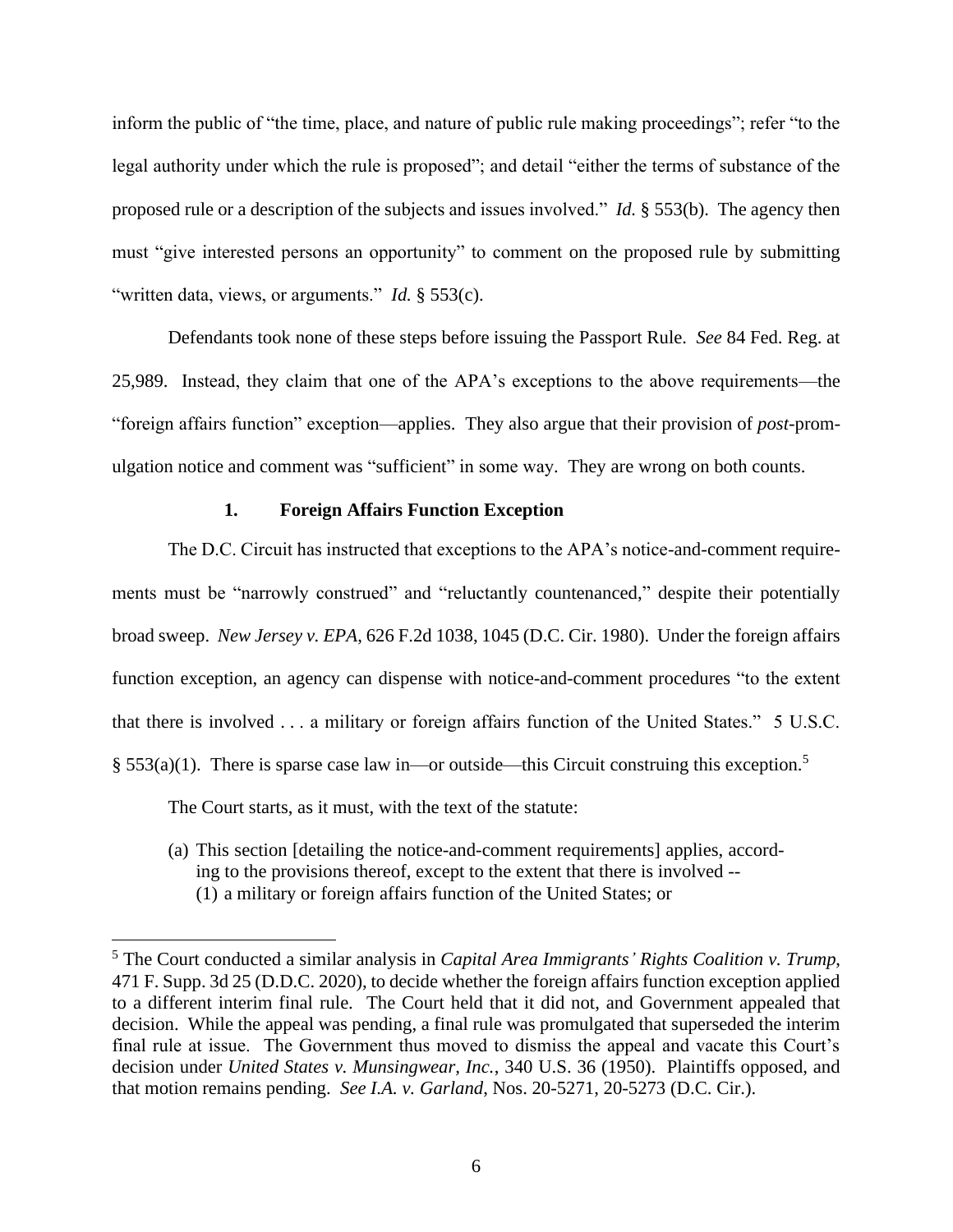(2) a matter relating to agency management or personnel or to public property, loans, grants, benefits, or contracts.

 5 U.S.C. § 553(a). The first relevant phrase is "to the extent that there is involved." Although this the extent that any one of the enumerated categories is *clearly and directly* involved in the regula- tory effort at issue, the Act's procedural compulsions are suspended." 590 F.2d 1070, 1082 (D.C. Cir. 1978) (citations and quotations omitted) (emphasis added). As a result, a rule falls within the case concerns the applicability of subsection (a)(1), the D.C. Circuit has interpreted that phrase in the context of applying subsection (a)(2)—the "benefits" exception. Specifically, in *Humana of South Carolina, Inc. v. Califano*, the Circuit instructed—consistent with the duty to "narrowly construe" and "reluctantly countenance" such exceptions, *New Jersey*, 626 F.2d at 1045—that "to foreign affairs function exception only if it "clearly and directly" involves "a foreign affairs function of the United States."

 affairs" is reasonably straightforward: it refers to the conduct of international relations between affairs to include "matters having to do with international relations and with the interests of the home country in foreign countries"). The meaning of "function," on the other hand, is less clear. The 1945 version of Webster's New International Dictionary defines it as "[t]he natural and proper action of anything; special activity," "[t]he natural or characteristic action of any power or faculty," The APA does not define the next key terms—"foreign affairs" or "function"—and so the Court turns to dictionaries in use at the time of the APA's enactment.<sup>6</sup> The definition of "foreign sovereign states. *See* Webster's New International Dictionary 988 (2d ed. 1945) (defining foreign

<sup>6</sup>*PHH Corp. v. Consumer Fin. Prot. Bureau*, 881 F.3d 75, 130 (D.C. Cir. 2018) (en banc) (Griffith, J., concurring in the judgment) (noting that undefined terms are to be given "their ordinary meaning," and that courts "generally begin[] with dictionaries"), *abrogated on other grounds by Seila Law LLC v. Consumer Fin. Prot. Bureau*, --- U.S. ---- , 140 S. Ct. 2183 (2020); *MCI Telecomm. Corp. v. Am. Tel. & Tel. Co.*, 512 U.S. 218, 228–29 (1994) (observing that the time of enactment is "the most relevant time for determining a statutory term's meaning").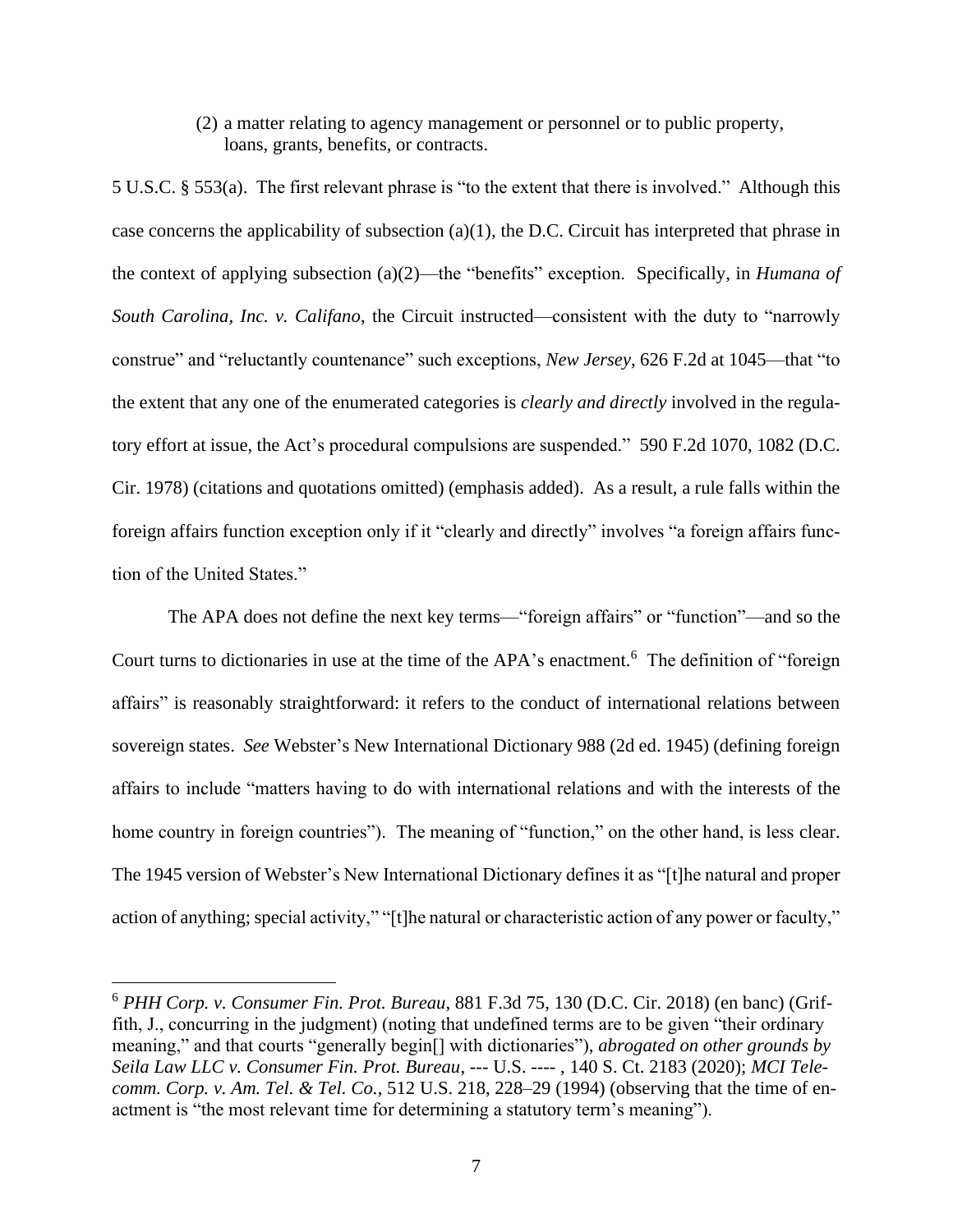or "[t]he course of action which peculiarly pertains to any public officer in church or state; the activity appropriate to any business or profession; official duty." *Id.* at 1019. "Function" thus appears to narrow the exception further; to be covered, a rule must involve activities or actions lations. And to sum up, to be covered by the foreign affairs function exception, a rule must clearly that are especially characteristic of foreign affairs. Applying these definitions, then, a foreign affairs function encompasses activities or actions characteristic to the conduct of international reand directly involve activities or actions characteristic to the conduct of international relations.

 Some circuits have adopted a test that Defendants appear to rely on here that would permit desirable international consequences." *Am. Ass'n of Exps. & Imps.-Textile & Apparel Grp. v.*  cause it would require them to disclose to the public sensitive information received from other countries about fraud related to the Diversity Lottery Program. Defendants have not provided a factual basis to support any of that.<sup>7</sup> But in any event, the D.C. Circuit has not adopted this test. the exception to be invoked when notice-and-comment procedures "would provoke definitely un-*United States*, 751 F.2d 1239, 1249 (Fed. Cir. 1985) (quotation omitted); *see also Rajah v. Mukasey*, 544 F.3d 427, 437 (2d Cir. 2008); *Jean v. Nelson*, 711 F.2d 1455, 1478 (11th Cir. 1983); *Yassini v. Crosland*, 618 F.2d 1356, 1360 n.4 (9th Cir. 1980). Defendants say that subjecting the Passport Rule to notice-and-comment procedures would provoke undesirable consequences be-And this Court declines to do so for three reasons.

 lous activities and efforts to commit visa fraud based on information it received during its ongoing ment to elaborate on international law enforcement investigations and information exchanges con- ducted with different diversity visa eligible countries," and it "would likely lead to the public airing of maters that might enflame or embarrass relations with other countries." *Id.* at 24 (cleaned up) (quoting *Zhang v. Slattery*, 55 F.3d 732, 744 (2d Cir. 1995)). But Defendants never explain—in  $7$  Defendants say that the State Department reached its "conclusions regarding potential unscrupudiplomatic interactions with diversity visa-eligible countries." ECF No. 28-1 at 23–24. "[O]pening up the [Passport Rule] to notice and comment," Defendants claim, "would require the Depart-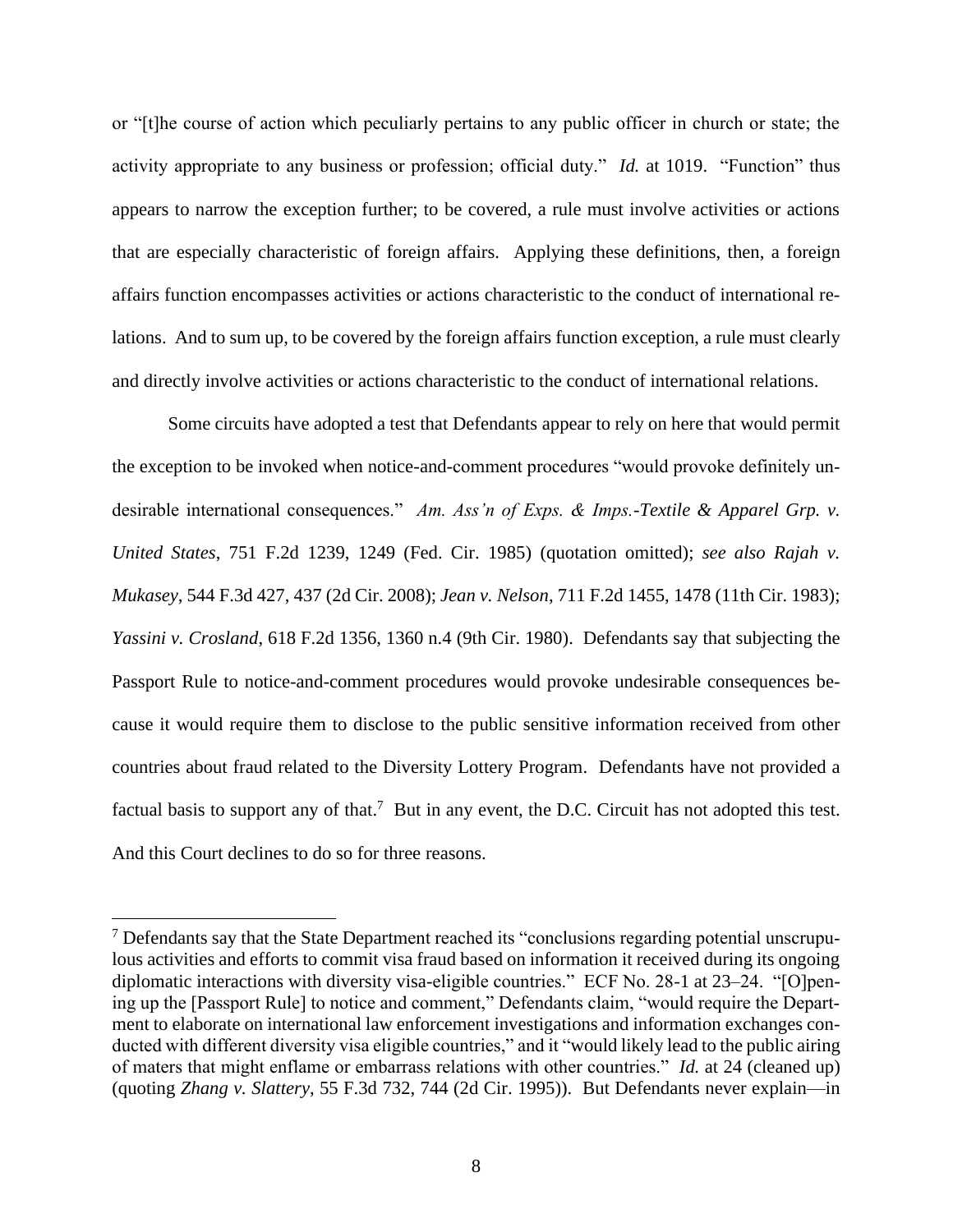First, this test is unmoored from the legislative text; it is lifted from the House Report relating to the APA. *See* H.R. Rep. No. 79-1980, at 257 (1946). And as the Supreme Court has repeatedly instructed, "the authoritative statement is the statutory text, not the legislative history or any other extrinsic material." *Exxon Mobil Corp. v. Allapattah Servs., Inc.*, 545 U.S. 546, 568 (2005). Thus, the Court declines to "rest[] its interpretation on legislative history," which "is not the law." *Epic Sys. Corp. v. Lewis*, --- U.S. ----, 138 S. Ct. 1612, 1631 (2018).

 cause finds . . . that notice and public procedure thereon are impracticable, unnecessary, or con- trary to the public interest." 5 U.S.C. § 533(b)(B). So if notice-and-comment rulemaking "would clearly provoke definitely undesirable international consequences" then this so-called "good cause" exception would be available. *Mast Indus., Inc. v. Regan*, 596 F. Supp. 1567, 1581 (Ct. deed, several courts have relied on the "international consequences" test to find both the foreign affairs function exception and the good cause exception satisfied on largely the same facts. *See Nademi v. INS*, 679 F.2d 811, 814 (10th Cir. 1982); *Malek-Marzban v. INS*, 653 F.2d 113, 116 Second, requiring a rule to have undesirable consequences would render the foreign affairs function exception superfluous. Another exception already applies "when the agency for good Int'l Trade 1984) (Requiring negative consequences "would render the 'military or foreign affairs function' superfluous since the 'good cause' exception . . . would apply.") (citation omitted)). In-(4th Cir. 1981); *Yassini*, 618 F.2d at 1360–61.

 their briefing or in, for example, a sworn declaration from a relevant official—why any sensitive their response to those comments *after* the Rule was in effect. *See* 84 Fed. Reg. at 25,989; *see also*  information would necessarily have to be disclosed to the public during notice-and-comment procedures. And this argument is fatally undercut by Defendants' request for public comment and *Supporting Statement for Paperwork Reduction Act Submission, Electronic Diversity Visa Lottery (EDV) Entry Form, OMB Number 1405-0153, DS-5501* (Aug. 29, 2019), *available at*  https://www.reginfo.gov/public/do/PRAViewDocument?ref\_nbr=201908-1405-006.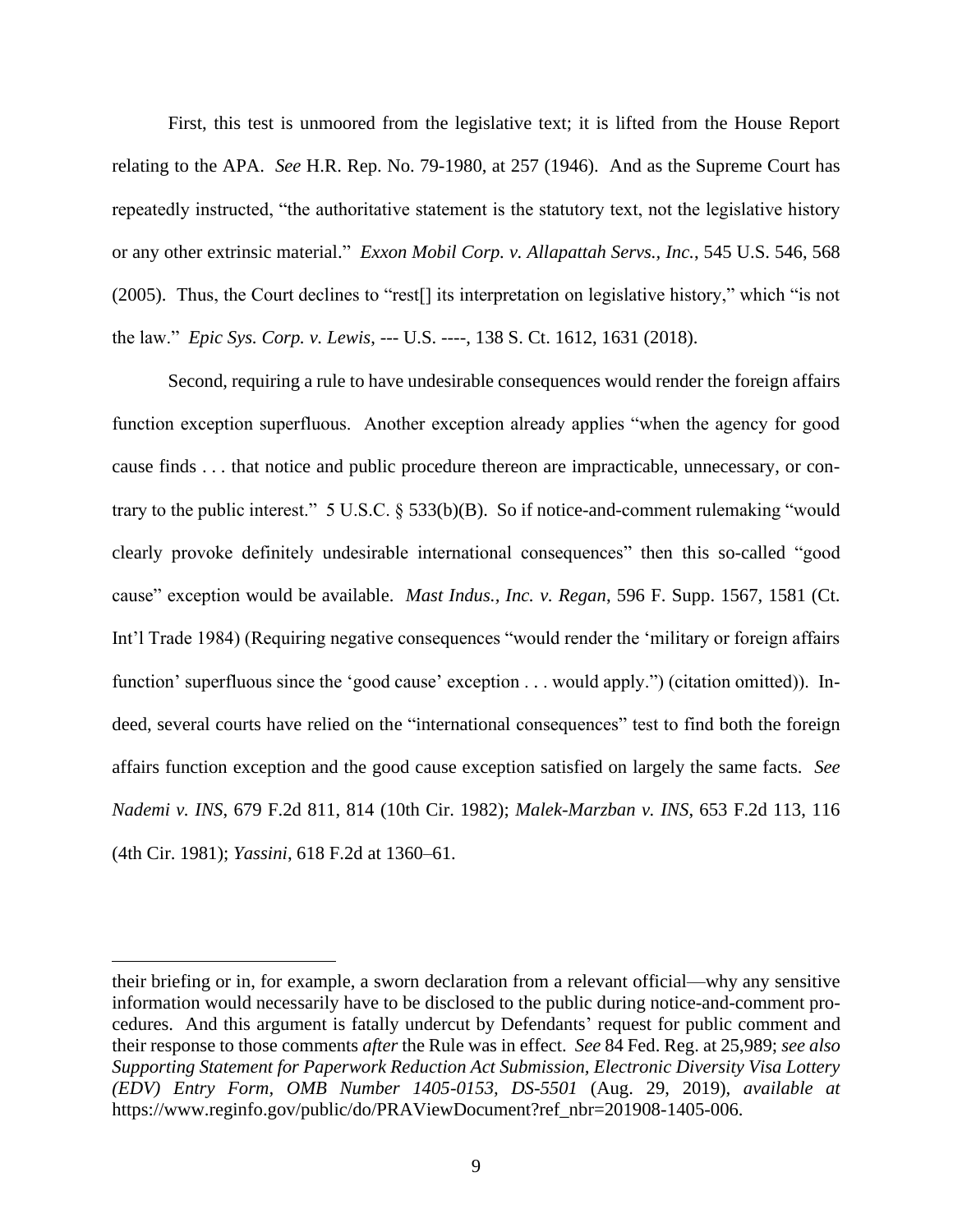test exclusively to areas of the law "that only *indirectly* implicate international relations" rather foreign missions," which it characterized as "different." *City of New York v. Permanent Mission*  Second Circuit, the latter circumstances "clearly and directly involve a foreign affairs function, and so fall within the exception without a case-by-case iteration of specific undesirable consequences." *Id.* (citations and quotations omitted) (emphasis added). But this approach conflicts with the D.C. Circuit's admonition that a rule must "clearly and directly" involve the basis for the asserted exception—here, the foreign affairs function—full stop, without exception. *Humana*, 590 Third, the Second Circuit recently clarified that it applies this "international consequences" than "quintessential foreign affairs functions such as diplomatic relations and the regulation of *of India to United Nations*, 618 F.3d 172, 202 (2d Cir. 2010) (emphasis added). According to the F.2d at 1082.

 sovereign state. In fact, that is the only circumstance to which the D.C. Circuit has applied it. In *International Brotherhood of Teamsters v. Pena*, 17 F.3d 1478 (D.C. Cir. 1994), the Circuit held that the foreign affairs function exception applied to a Federal Highway Administration rule im- tion." *Id.* at 1486. The rule in that case merely "add[ed] a sentence to [a] footnote" in a regulation specifying that the Administrator had determined that Mexican commercial drivers' licenses met Thus, at least under the law of this Circuit, the foreign affairs function exception covers heartland cases in which the rule itself directly involves the conduct of foreign affairs. One example is when the rule implements an international agreement between the United States and another plementing a Memorandum of Understanding ("MOU") between the United States and Mexico about the countries' reciprocal recognition of each other's commercial drivers' licenses. The court noted that "the rule does no more than carry out" the United States' "obligations to a foreign nathe United States' standards. *Id.* at 1481; *see also* Commercial Driver's License Reciprocity With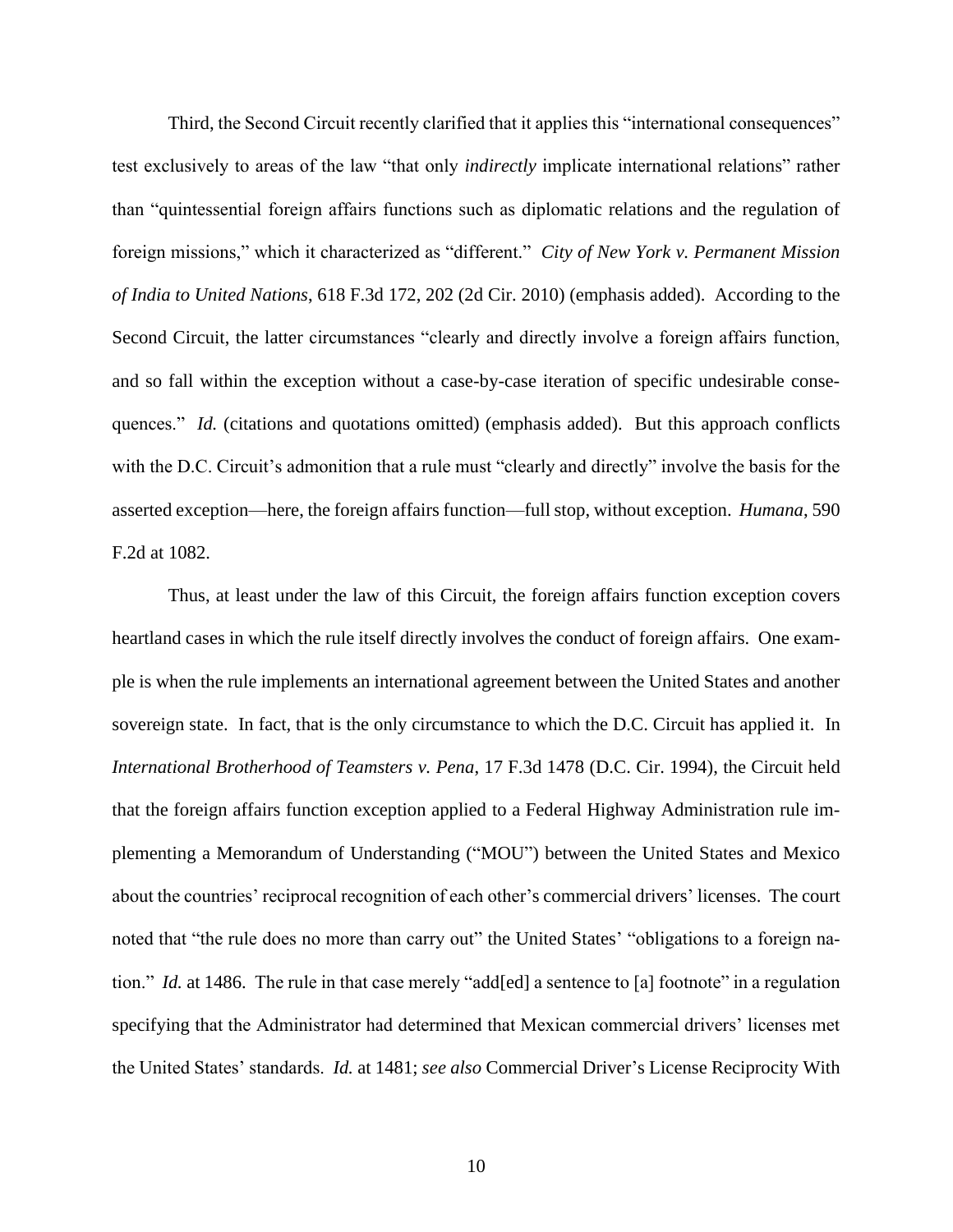Mexico, 57 Fed. Reg. 31,454 (July 16, 1992) (discussing the negotiations between the United  regulate foreign diplomats in the United States. For example, in *City of New York v. Permanent Mission of India to United Nations*, the Second Circuit held that the exception covered an action governments and used to house the staff of permanent missions to the United Nations or the Or-States and Mexico and including the text of the MOU itself). The exception also covers rules that by the State Department "exempt[ing] from real property taxes" any "property owned by foreign ganization of American States or of consular posts." 618 F.3d at 175. As the court observed, "the action taken by the State Department to regulate the treatment of foreign missions implicates matters of diplomacy *directly*." *Id.* at 202 (emphasis added).

 cedures makes sense. The procedures enhance the rulemaking process by exposing proposed reg- *v. Mine Safety & Health Admin.*, 407 F.3d 1250, 1259 (D.C. Cir. 2005). But comments are unlikely to impact a rule to which the United States has already effectively committed itself through inter- national agreement. *See Pena*, 17 F.3d at 1486 ("After all . . . the agreement called for the United objections."). Similarly, in the diplomatic context, agency action may be grounded in international  reciprocity. *See City of New York*, 618 F.3d at 178 (noting that the State Department explained That Congress would categorically exclude rules like these from notice-and-comment proulations to feedback from a broad set of interested parties. *See Int'l Union, United Mine Workers*  States to recognize Mexican [commercial divers' licenses] even if comments revealed widespread that its action "conforms to the general practice abroad of exempting government-owned property used for bilateral or multilateral diplomatic and consular mission housing").

 to immigrate to the United States in response to Defendants' concerns about fraud in that process. But the Passport Rule is different. It creates a new requirement for all individuals seeking *See* 84 Fed. Reg. at 25,990 ("The Department has historically encountered significant numbers of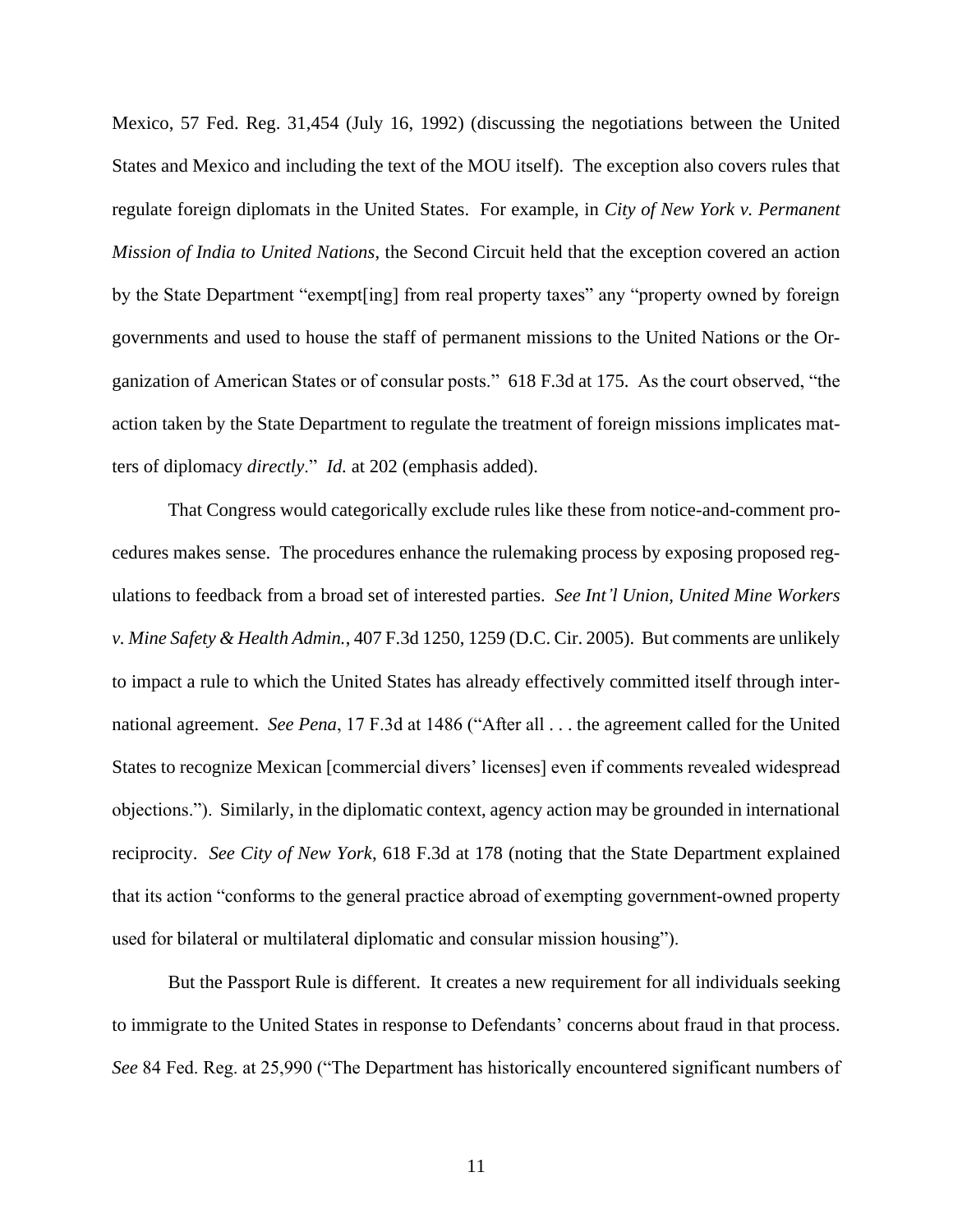fraudulent entries for the DV Program each year, including entries submitted by criminal enter- prises on behalf of individuals without their knowledge."). The Court has no reason to question those important concerns, but they are beside the point for the purposes of resolving Plaintiffs' challenge to the Passport Rule. In the Court's view, the rule does not "clearly and directly" involve activities or actions characteristic of the conduct of international relations. It does not, for example, itself involve the mechanisms through which the United States conducts relations with foreign states. Nor was it the product of any agreement between the United States and another country.

 itself involves activities or actions characteristic of the conduct of international relations. Instead, they stress that the program the rule "pertains to"—the Diversity Visa Program—"serves as a clear tool of diplomacy and outreach to countries around the world." ECF no. 42 at 17 (quoting 84 Fed. Reg. at 25,990). But that does not make the foreign affairs function exception applicable. Defendants do not really argue otherwise. In fact, they never claim that the Passport Rule

 For one, the exception's application turns on the relationship of the *rule* to activities or rule. The Circuit made that clear when it said that notice-and-comment requirements do not apply *regulatory effort at issue*." *Humana*, 590 F.2d at 1082 (internal quotation marks omitted) (emphaactions characteristic of international relations, not the relationship of the *program* affected by the only "to the extent that any of the enumerated categories is clearly and directly involved *in the*  sis added); *see also Invenergy Renewables LLC v. United States*, 422 F. Supp. 3d 1255, 1289 (Ct. Int'l Trade 2019), *modified*, 476 F. Supp. 3d 1323 (Ct. Int'l Trade 2020) (assessing whether "*this rulemaking* involve[s] diplomatic functions, military functions, or other sensitive areas of foreign policy" (emphasis added)); *Rajah*, 544 F.3d at 437 (considering the effects of only "the public rulemaking provisions" at issue).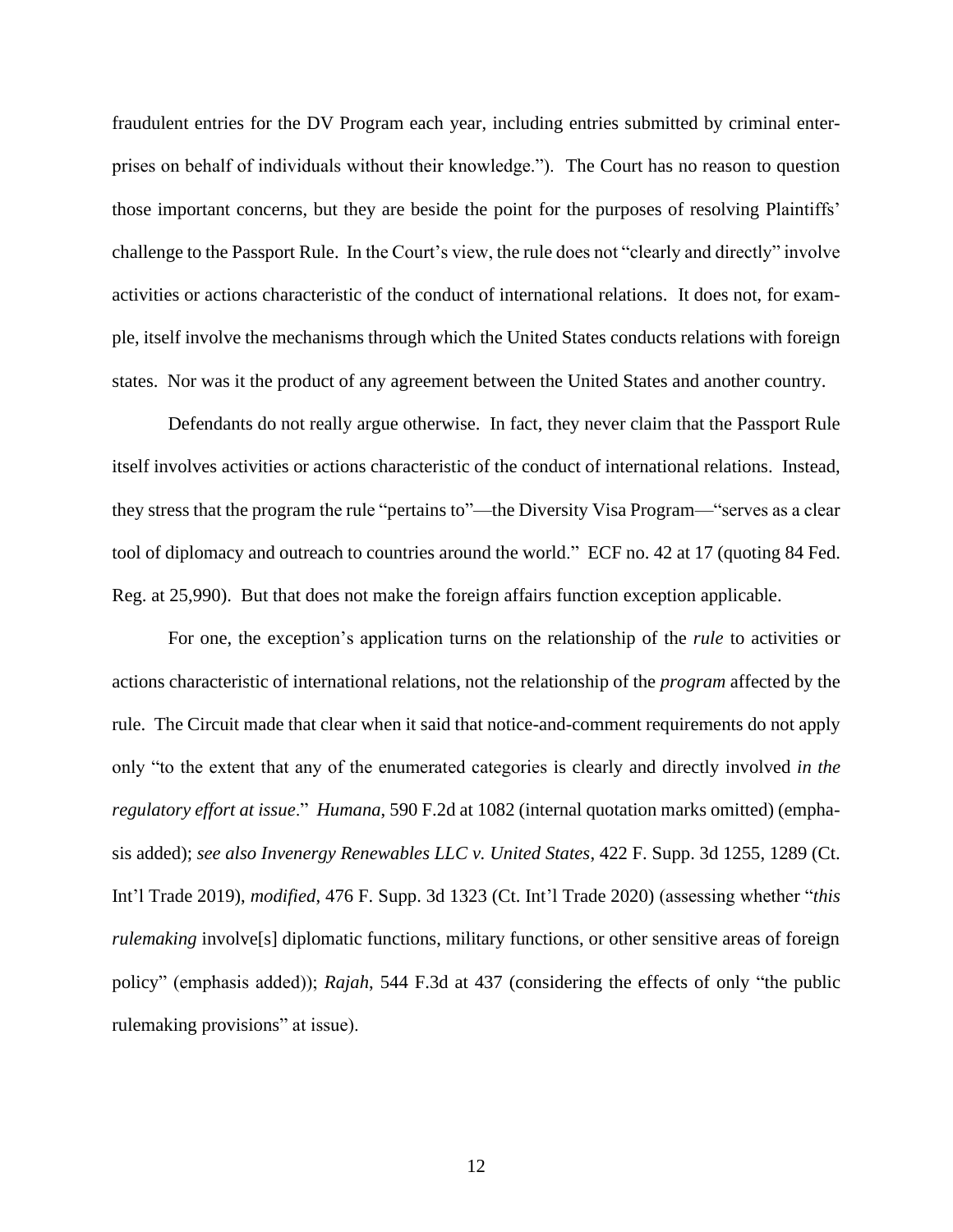or actions characteristic of the conduct of international relations. Defendants point out that this ously promoting U.S. foreign policy interests." ECF No. 42 at 24 (quoting 84 Fed. Reg. at 25,990). relations."<sup>8</sup> ECF No. 43 at 9. The Court agrees. In any event, the Diversity Visa Program does not "clearly and directly" involve activities "important public diplomacy tool . . . helps create allies and goodwill overseas, while simultane-But as Plaintiffs put it, "warm feelings from the inhabitants of foreign nations merely lay the groundwork for successful diplomacy; they are not in and of themselves the stuff of international

 struing it distinguish between rules that "clearly and directly" involve activities characteristic of diplomacy. But of course, the Court is bound to apply both the statutory text and Circuit precedent rule. There are many administrative actions that an agency might plausibly argue cause down-Admittedly, it may seem like splitting hairs that the exception and Circuit precedent conthe conduct of international relations and those that may have indirect effects on the United States' as they are. And it is worth noting that Congress's use of the word "function"—instead of, say, "effects" or "implications"—prevents the foreign affairs function exception from swallowing the stream effects in other countries or on international negotiations in which the United States is perpetually engaged. In fact, some courts have warned that in the immigration context, the "dangers of an expansive reading of the foreign affairs exception . . . are manifest." *City of New York*,

 8 Defendants cite *Raoof v. Sullivan,* 315 F. Supp. 3d 34, 43–44 (D.D.C. 2018), in support of their argument that the foreign affairs function exception applies here. But the paragraph Defendants regulations at issue. *Id*. The court did ultimately conclude that the nonimmigrant exchange visitor not specifically challenge or even brief whether the exception applied. *See* Pls.' Mem. P. & A. 01156-TNM), ECF No. 14. To the extent that *Raoof* conflicts with the outcome here, the Court cite in that case is mostly about whether the State Department had the authority to promulgate the program to which the regulations applied "relates to the foreign affairs and diplomatic duties conferred upon the Secretary of State and the State Department" and that the State Department correctly invoked the foreign affairs function exception. *Id*. at 44. But the plaintiffs in that case did Opp'n Defs.' Mot. Dismiss, *Raoof v. Sullivan*, 315 F. Supp. 3d 34 (D.D.C. 2018) (No. 1:17-cvrespectfully disagrees with it.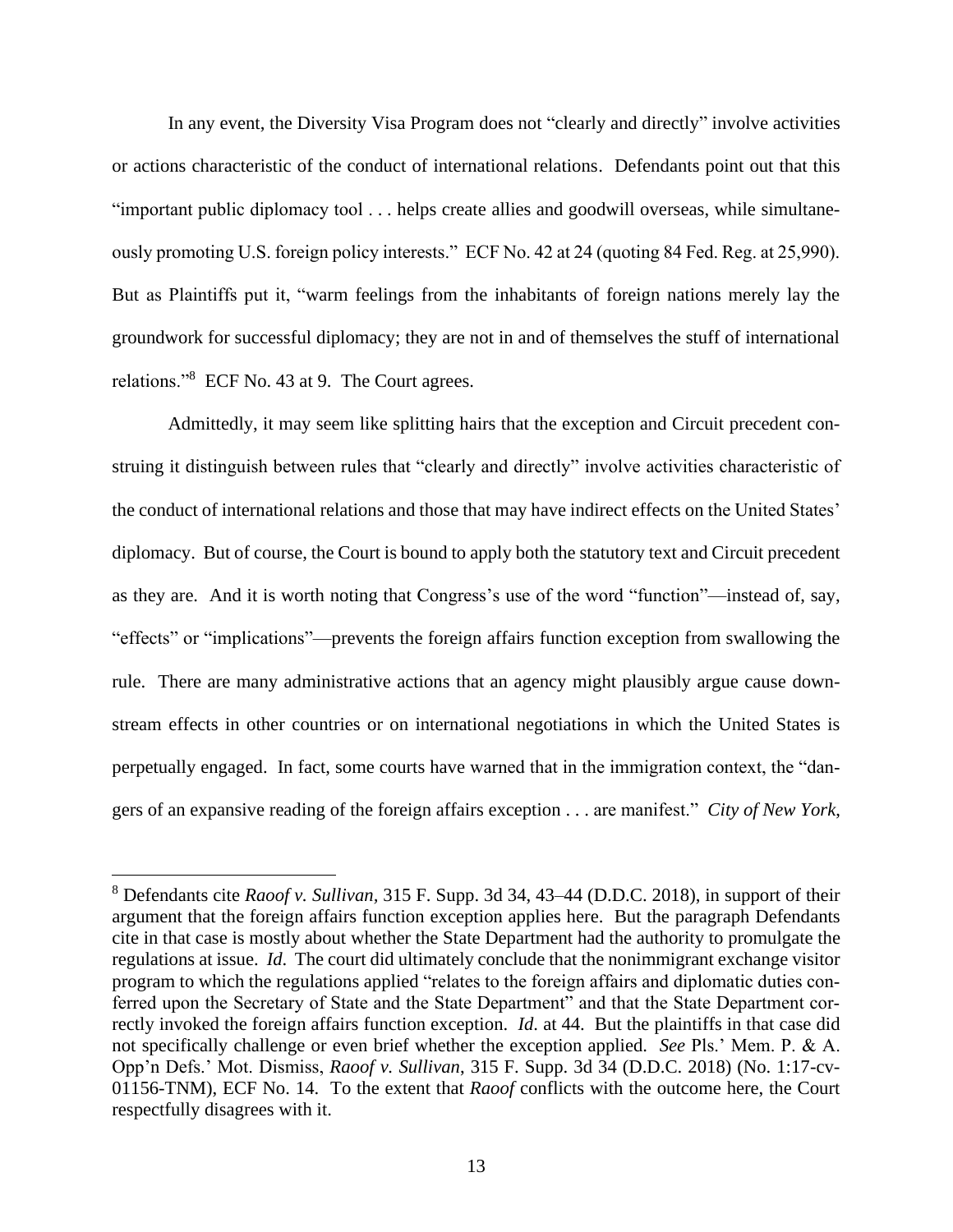reach for a too-sweeping interpretation of the foreign affairs function exception to argue that a rule involving climate change that affects other countries is subject to the exception. Another might trade negotiations is covered. Thus, courts of appeals have generally rejected the idea that the exception applies just because a rule "implicate[s] foreign affairs," *City of New York*, 618 F.3d at sovereignty," *Jean*, 711 F.2d at 1478. None of this is to say that agencies are barred from taking 618 F.3d at 202; *see also Yassini*, 618 F.2d at 1360 n.4 ("The foreign affairs exception would become distended if applied to INS actions generally, even though immigration matters typically implicate foreign affairs."). And this is true in other areas of the law as well. One agency might contend that a rule about domestic production of some good or commodity that impacts ongoing 202; *see also Zhang*, 55 F.3d at 744; *Yassini*, 618 F.2d at 1360 n.4, or "touche[s] on national these hypothetical actions; it simply means that they are not excused from engaging in notice-andcomment rulemaking if they do.

 broader program that may well help burnish the United States' reputation in countries all around macy does not clear the high bar necessary to dispense with notice-and-comment rulemaking under In the end, the Court has no reason to doubt that the Passport Rule is a small part of a the world. But any speculative, indirect effect that program may have on the United States' diplothe foreign affairs function exception.

# **2. Post-Promulgation Notice and Comment**

 ants should have provided the public with "notice of a proposed rule making" and an opportunity to comment at least "30 days before" the proposed rule's effective date. 5 U.S.C. § 553. Instead, gally sufficient." ECF No. 42 at 24. In fact, they go as far as to say that Plaintiffs "are incorrect" Because the APA's notice-and-comment requirements apply to the Passport Rule, Defend-Defendants issued the Passport Rule with no notice, effective immediately. Still, Defendants argue that—regardless of the foreign affairs function exception—their promulgation process was "le-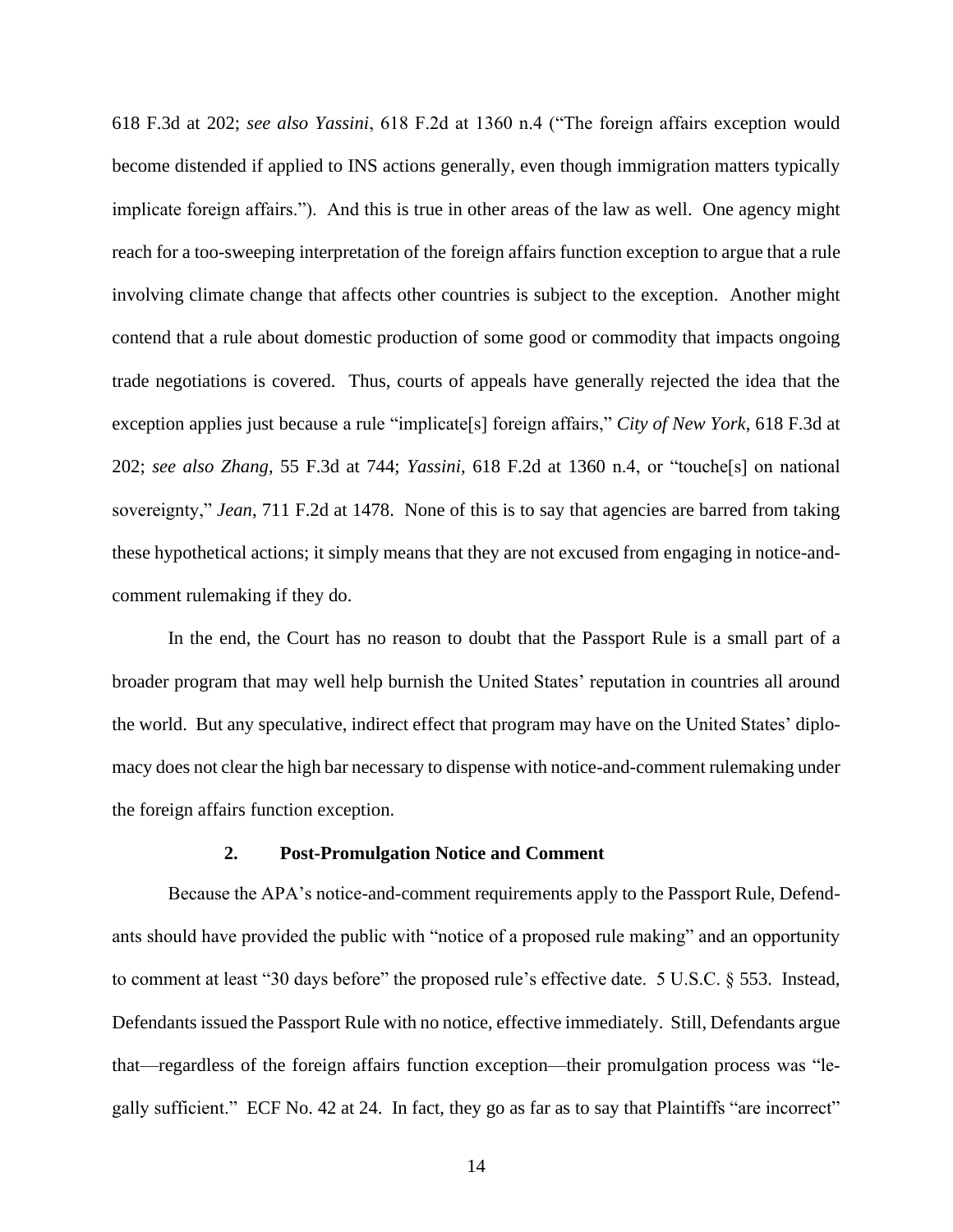making provisions of the [APA]" because the State Department published the rule in the Federal Register and allowed the public to submit comments after it went into effect. ECF No. 28-1 at 7. to "assert that the [Passport Rule] is procedurally deficient under the notice and comment rule-This argument is as bold as it is wrong.

 The APA's notice-and-comment procedures are not a mere formality. They "are designed (1) to ensure that agency regulations are tested via exposure to diverse public comment, (2) to ensure fairness to affected parties, and (3) to give affected parties an opportunity to develop evi- dence in the record to support their objections to the rule and thereby enhance the quality of judicial review." *Int'l Union*, 407 F.3d at 1259. They also "attempt[] to provide a 'surrogate political making process." *Dep't of Homeland Sec. v. Regents of the Univ. of Cal.*, --- U.S. ----, 140 S.Ct. 1891, 1929 n.13 (2020) (Thomas, J., dissenting) (citation omitted)). 1891, 1929 n.13 (2020) (Thomas, J., dissenting) (citation omitted)).<br>Critical to these goals is the timing of the procedures. As the D.C. Circuit has explained, process' that takes some of the sting out of the inherently undemocratic and unaccountable rule-

 "[p]ermitting the submission of views after the effective date is no substitute for the right of inter- ested persons to make their views known to the agency in time to influence the rule making process in a meaningful way." *New Jersey*, 626 F.2d at 1049 (quoting *U.S. Steel Corp. v. EPA*, 595 F.2 207, 214–15 (5th Cir. 1979)). First off, it is unlikely "that persons would bother to submit their views or that the [agency] would seriously consider their suggestions after the regulations are a fait accompli." *Id.* More importantly, if courts allowed the "provision" of "post hoc" notice and comment to "cure[]" an agency's "failure to follow [the APA's notice-and-comment] procedures," those requirements would be "virtually unenforceable. An agency that wished to dispense with republish the regulation before a reviewing court could act." *Id.*  pre-promulgation notice and comment could simply do so, invite post-promulgation comment, and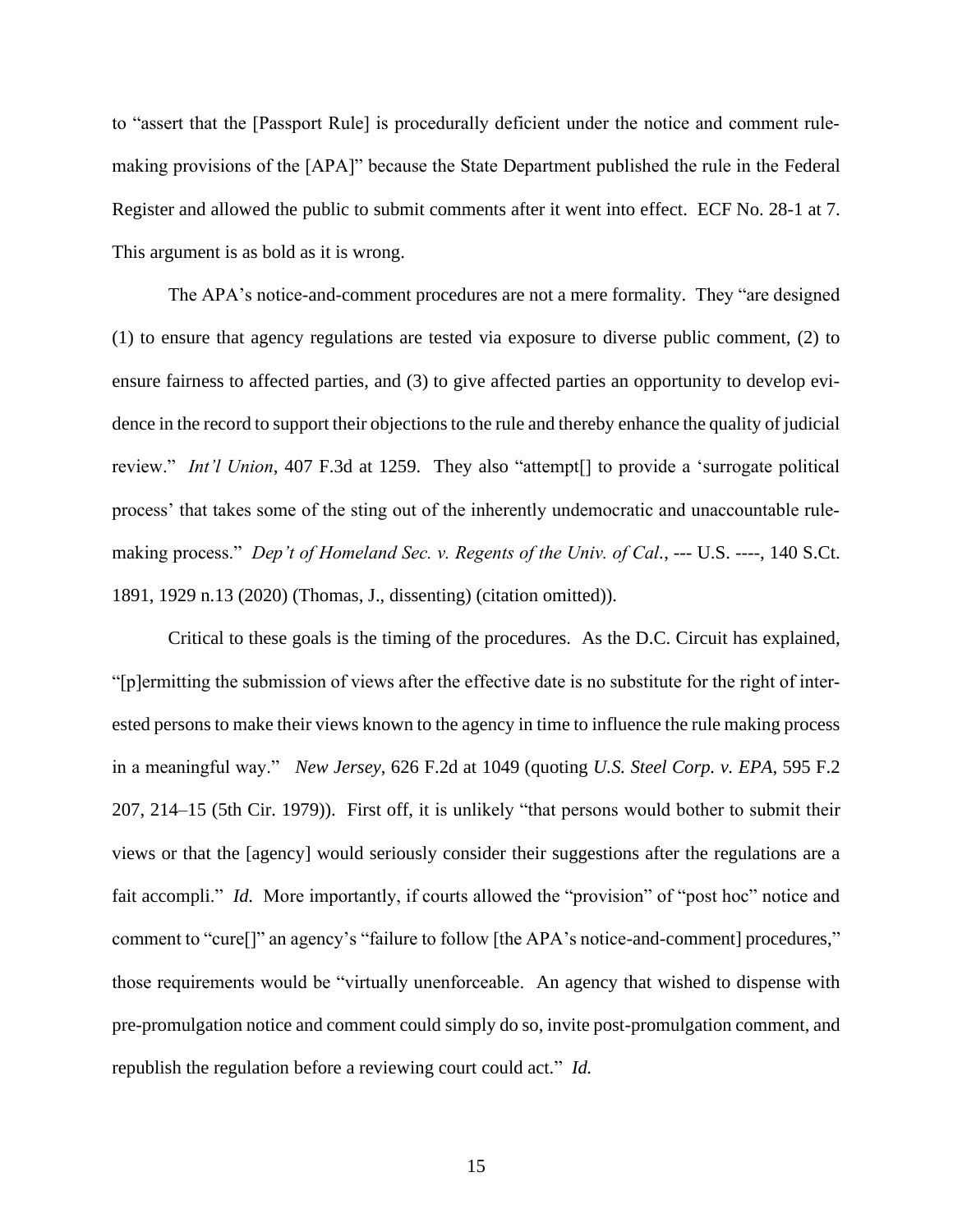Other courts have said the same. *See Sharon Steel Corp. v. EPA*, 597 F.2d 377, 381 (3d Cir. 1979) ("Provision of prior notice and comment allows effective participation in the rulemak- ing process while the decisionmaker is still receptive to information and argument. After the final rule is issued, the petitioner must come hat-in-hand and run the risk that the decisionmaker is likely *sub nom. EPA v. Brown*, 431 U.S. 99 (1977) ("The reception of comments after all the crucial decisions have been made is not the same as permitting active and well prepared criticism to beto resist change."); *Maryland v. EPA*, 530 F.2d 215, 222 (4th Cir. 1975), *vacated on other grounds*  come a part of the decision-making process.").

 Plaintiffs' motion for a preliminary injunction. The Court did hold that the Passport Rule's publi- cation in the Federal Register provided Plaintiffs "notice as a matter of law." *E.B.*, 422 F. Supp. 3d at 90. But it did so in the context of addressing Plaintiffs' claim that they suffered irreparable harm because they did not learn about the rule in time to get passports before that year's lottery application window closed. *Id.* That has nothing to do with whether Defendants complied with their obligations under the APA. And the other cases Defendants cite on this score do not concern Contrary to Defendants' suggestion, the Court never suggested differently when denying APA notice-and-comment rulemaking at all.<sup>9</sup>

 <sup>9</sup>*See Camp v. U.S. Bureau of Land Mgmt.*, 183 F.3d 1141, 1145 (9th Cir. 1999) (considering whether publication of notice in the Federal Register could start the statute of limitations running (holding that the date of filing a document to be published in the Federal Register is the relevant date for determining presence of a quorum); *Lyng v. Payne*, 476 U.S. 926, 942–43 (1986) (finding *United States*, 661 F. Supp. 800, 801–02 (S.D. Iowa 1987) (concluding that a regulation could be on the plaintiff's claims); *Friends of Sierra R.R., Inc. v. Interstate Com. Comm'n*, 881 F.2d 663, 667–68 (9th Cir. 1989) (rejecting argument that a party could not participate in an agency proceeding because the party had adequate notice of the hearing as a matter of law because of its publication in the Federal Register); *Nat'l Ass'n of Mfrs. v. NLRB*, 717 F.3d 947, 953 (D.C. Cir. 2013) that notice via publication in the Federal Register satisfied any due process concerns); *Hopp v.*  applied retroactively to deprive the plaintiffs of a tax credit for a heat pump because the proposed regulation had been published in the Federal Register before the plaintiffs' bought the heat pump).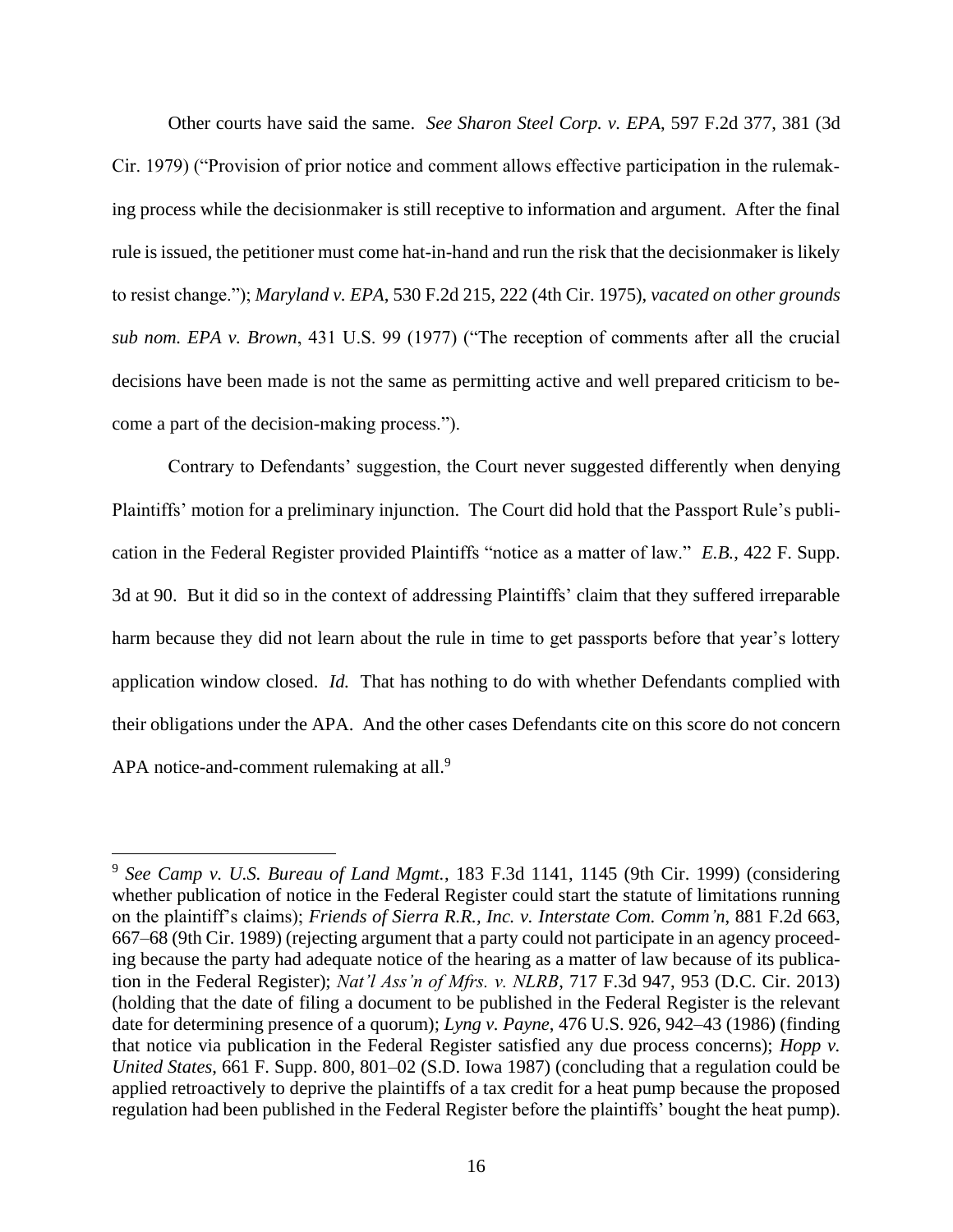with the APA's notice-and-comment rulemaking procedures, and no case they cite suggests oth- erwise. Defendants failed to provide notice or an opportunity to comment *before* the Passport Rule At bottom, Defendant's post-promulgation process is irrelevant to whether they complied went into effect. And for that reason, the rule was enacted unlawfully. *See* 5 U.S.C. § 553.

# **B. Vacatur Is Appropriate**

 The APA commands that courts "hold unlawful and set aside agency action[s]" taken "without observance of procedure required by law."  $5 \text{ U.S.C.}$   $\frac{2}{9} \cdot 706(2)(D)$ . And the D.C. Circuit mental flaw that 'normally' requires vacatur of the rule." *Heartland Reg'l Med. Ctr. v. Sebelius*,  566 F.3d 193, 199 (D.C. Cir. 2009) (citing *Sugar Cane Growers Coop. of Fla. v. Veneman*, 289  F.3d 89, 97–98 (D.C. Cir. 2002)); *see also Mack Trucks, Inc. v. EPA*, 682 F.3d 87, 95 (D.C. Cir. 2012) ("Because EPA lacked good cause to dispense with required notice and comment proce- dures, we conclude the IFR must be vacated without reaching Petitioners' alternative arguments."). has held that "[f]ailure to provide the required notice and to invite public comment . . . is a funda-Having found that the Passport Rule was enacted unlawfully, the Court sees no reason why it should not be vacated.

 Defendants themselves never argue for full-on remand without vacatur. That is no sur- prise—that remedy is only permitted "in limited circumstances." *Am. Great Lakes Ports Ass'n v. Schultz*, 962 F.3d 510, 518 (D.C. Cir. 2020). To determine whether it is appropriate, the Circuit interim change that may itself be changed." *Allied–Signal, Inc. v. NRC*, 988 F.2d 146, 150–51 has directed courts to look at two factors: "the seriousness of the order's deficiencies (and thus the extent of doubt whether the agency chose correctly) and the disruptive consequences of an (D.C. Cir. 1993).

 As to the first factor, it is hard to say what the agency would have done had it received comments *before* promulgating the Passport Rule, but deficient notice "almost always requires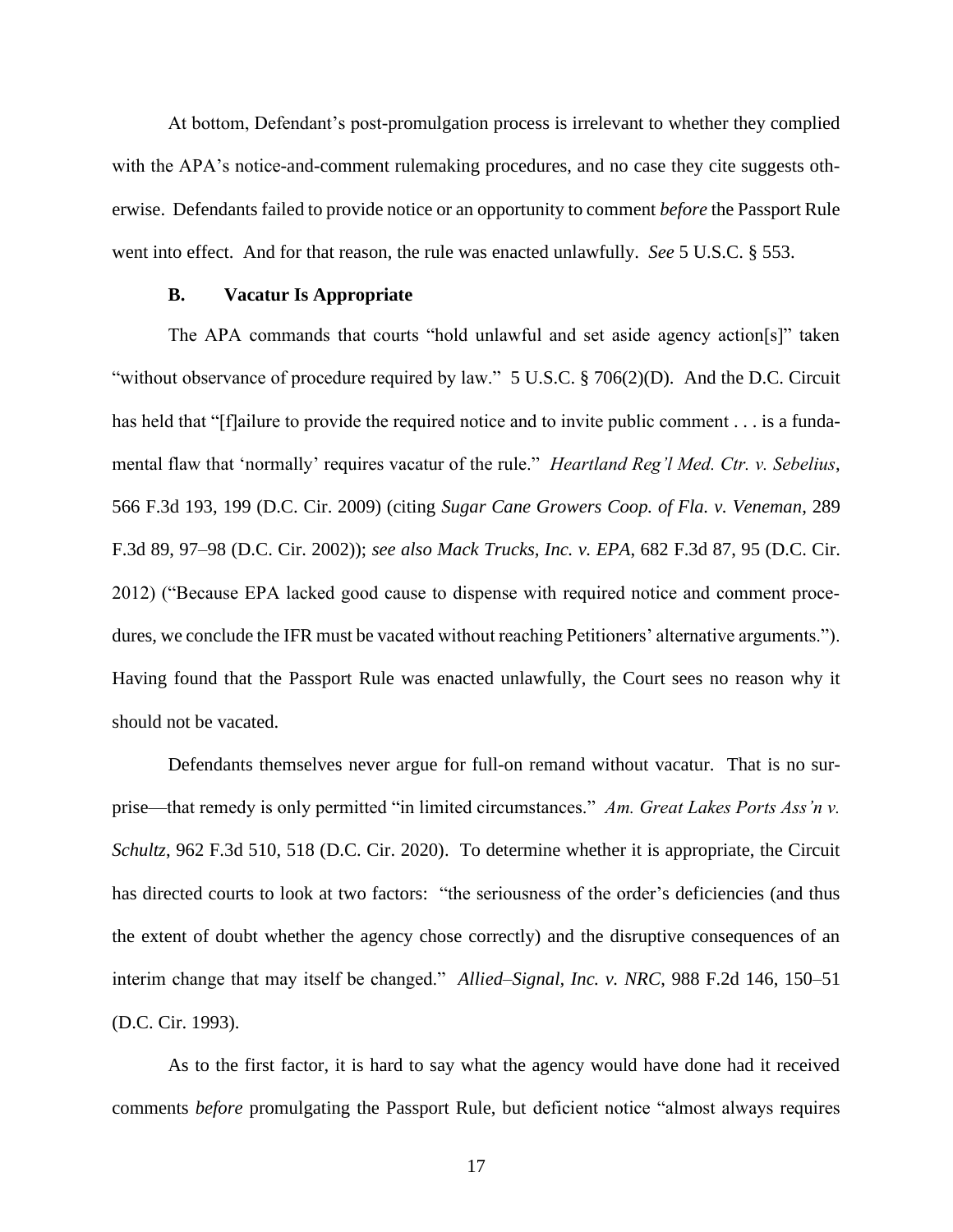vacatur." *Allina Health Servs. v. Sebelius*, 746 F.3d 1102, 1110 (D.C. Cir. 2014); *see also Shands Jacksonville Med. Ctr. v. Burwell*, 139 F. Supp. 3d 240, 268 (D.D.C. 2015) ("The Court is unable to evaluate whether the Secretary's decision was reasonable because her omission prevented the public from offering meaningful comments."). And as explained above, offering the public notice and the opportunity to comment after the fact is no cure. *New Jersey*, 626 F.2d at 1049–50. As for the second factor, Defendants have presented no evidence suggesting that "[t]he egg has been scrambled" so that "there is no apparent way to restore the status quo ante." *Sugar Cane Growers*, 289 F.3d at 97 (D.C. Cir. 2002).

sons it offers for doing so are no longer relevant.<sup>10</sup> When Defendants briefed their opposition to No. 42. According to Defendants, vacating the Passport Rule then would have created many prob- als without any proof of their identity," thus "perpetuat[ing] the fraud the rule was trying to com- bat" and "caus[ing] confusion for those who have already submitted their applications with a valid foreign passport." ECF No. 42 at 27. Fair enough. But at this point, those reasons are no longer operative. The application window is not open now, and it appears it will not open until sometime application windows). Thus, Defendants will have about eight months to address the Passport Defendants do argue that the Court should temporarily stay any vacatur order, but the rea-Plaintiffs' motion for summary judgment, the visa lottery application window was open. *See* ECF lems, "including the prospect of immediately accepting diversity applications from foreign nationin October. *See* ECF No. 28-1 at 14 (explaining that the Department opens a new application window at the start of the fiscal year); *see also* ECF No. 38-1 at 14–15 (detailing the dates of past

 reason why more briefing is necessary. *See* ECF No. at 26–28.  $10$  Defendants also request that the Court order further briefing on this issue, but they offer no